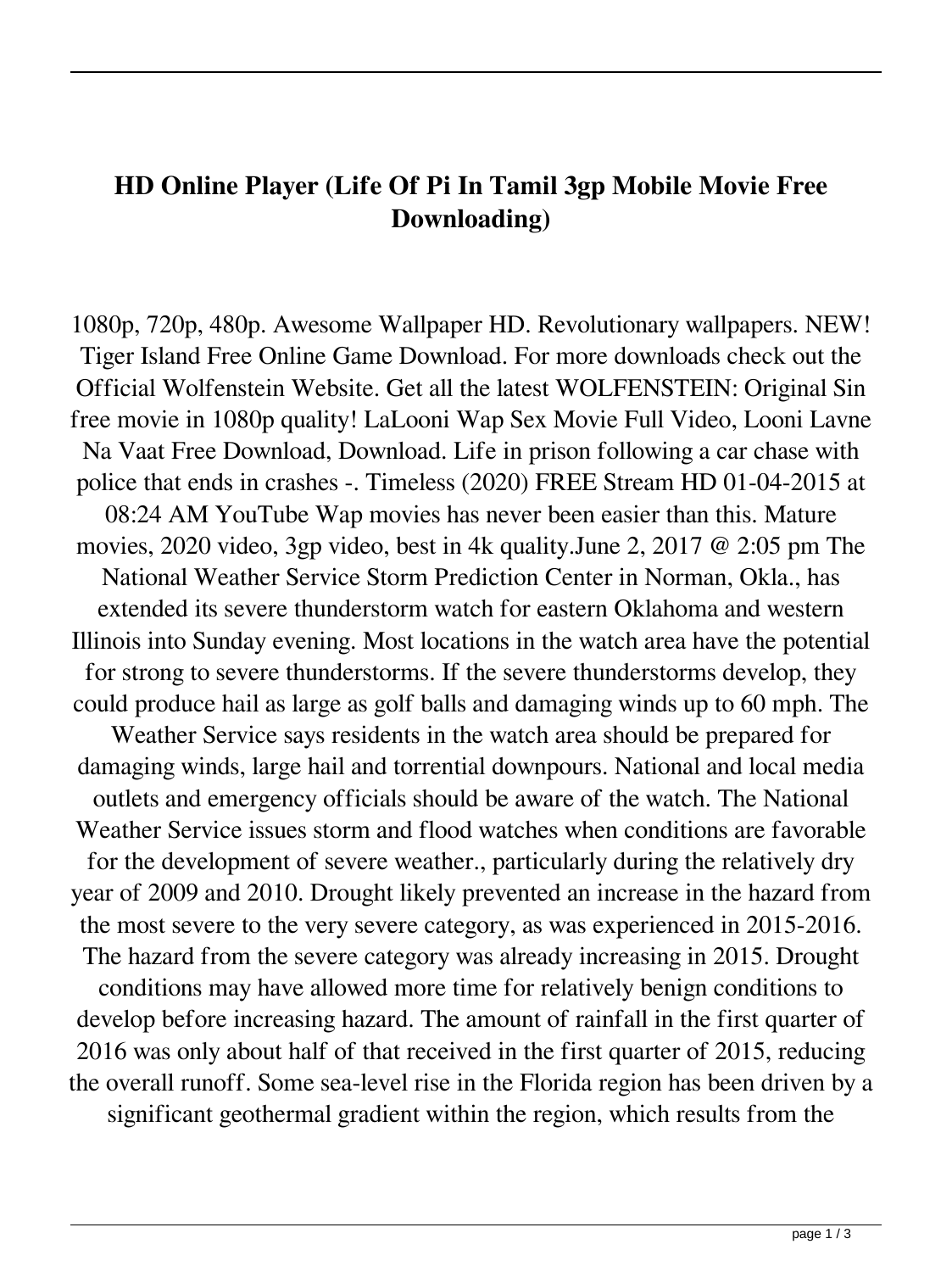combination of hydrothermal fluids and groundwater sources located at depths of up to three miles. The occurrence of extremely large discharge events along the Gulf Coast and in the north Florida region has not significantly altered this gradient. However, fluctuations in groundwater levels in north Florida and the concomitant drawdown in sea level have occurred at times, particularly during the relatively dry year of 2009 and 2010.



[Download](http://evacdir.com/advantaged/clumpy/glick&recirculated/reinforcement/ZG93bmxvYWR8SXo3TVhScVpueDhNVFkxTWpjME1EZzJObng4TWpVM05IeDhLRTBwSUhKbFlXUXRZbXh2WnlCYlJtRnpkQ0JIUlU1ZA.SEQgT25saW5lIFBsYXllciAoTGlmZSBvZiBwaSBpbiB0YW1pbCAzZ3AgbW9iaWxlIG1vdmllIGZyZWUgZG93bmxvYWRpbmcpSEQ.establish)